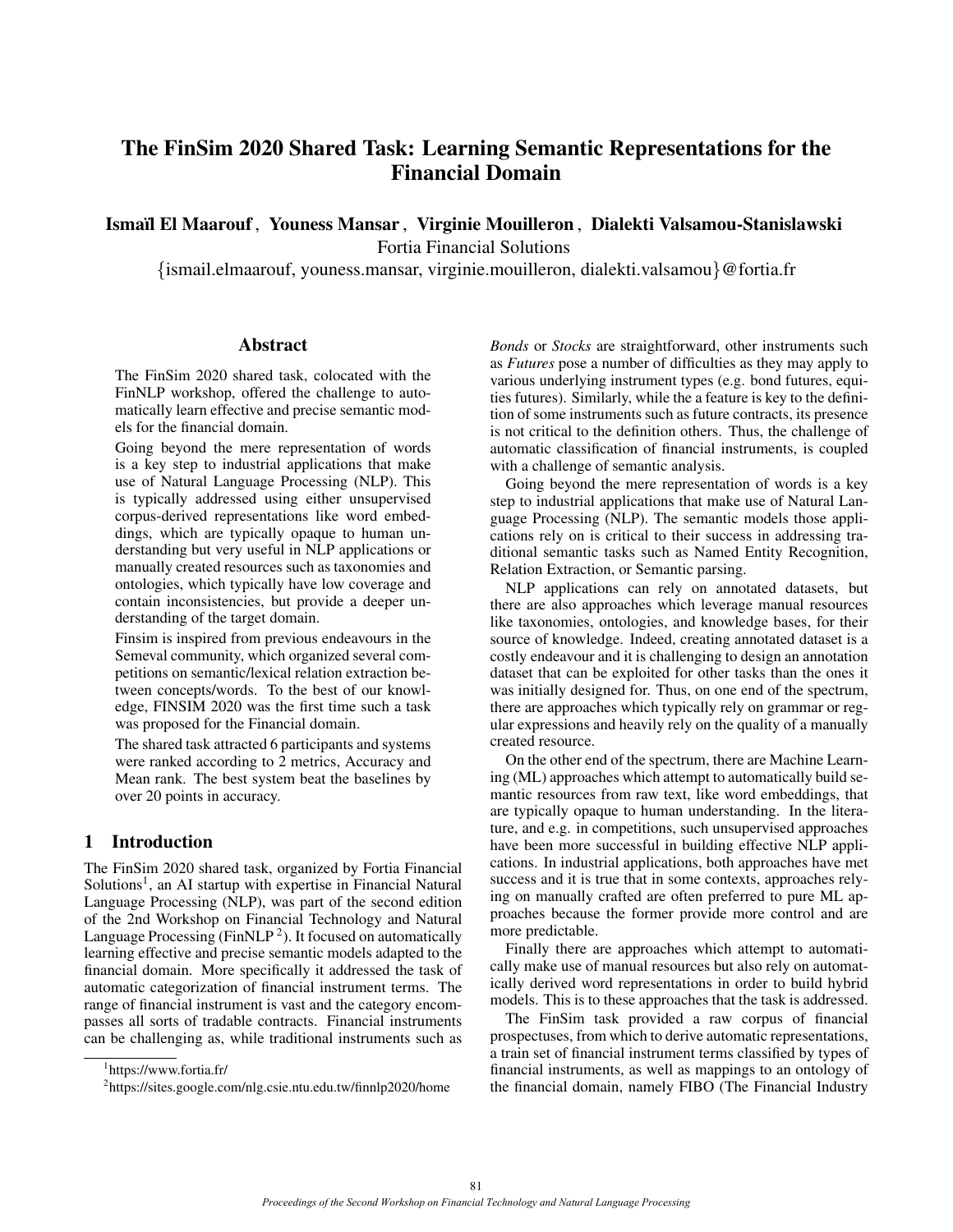Business Ontology<sup>[3](#page-1-0)</sup>). There are also resources available on the internet such as the Investopedia dictionary of financial terms  $4$ , and classifications such as the CFI $5$ .

The paper is structured as follows: section [2](#page-1-3) will introduce previous work related to the shared task, and section [3](#page-1-4) will describe it in detail. Section [4](#page-3-0) will introduce participants and section [5](#page-4-0) will present the results.

# <span id="page-1-3"></span>2 Related work

The task proposed at FinSim 2020 is a task of hypernym categorization: given a training set of terms and a fixed set of labels, participants are asked to learn to categorize new terms to their most likely hypernym. Two words are said to be in a hypernymy (or ISA) relation if one of them can be conceived as a more generic term (e.g. "seagull" and "bird").

## 2.1 Literature on hypernymy extraction

Semantic relation extraction is a topic largely discussed in the literature and has been addressed from a variety of angles. Seminal work include the creation and use of hyperonym lexical patterns [\[Hearst, 1992\]](#page-5-0) to extract hyponym-hypernym pairs. Substantive work draws from automatic thesaurus construction (see [\[Grefenstette, 1994\]](#page-5-1)) which led to work on distributional analysis, which is the basis for a lot of data-driven work including [\[Lin, 1998\]](#page-5-2) or [\[Baroni and Lenci, 2009\]](#page-5-3).

More recently, neural networks have been used to learn word representations from text and proved very effective in a variety of NLP tasks ([\[Mikolov](#page-5-4) *et al.*, 2013a], [\[Devlin](#page-5-5) *et al.*, [2019\]](#page-5-5), [\[Radford](#page-5-6) *et al.*, 2019]). Such data-driven approaches capture a lot of similarities between terms in context, however it is not clear how those similarities relate to handcrafted relations such as hypernymy.

Finally, another strand of research to which we cannot do justice here, makes use of knowledge bases to operate relation extraction such as hypernymy relations. This domain tends to focus on names rather than nouns and in general, systems are not relation-specific but tend to cover multiple relation types. Work include [Mintz *et al.*[, 2009\]](#page-5-7), or [\[Zeng](#page-5-8) *et al.*[, 2015\]](#page-5-8). A number of approaches proposed to create knowledge base embeddings, in which the similarity between terms or names is automatically derived from the structure of the knowledge base (see e.g. [Wang *et al.*[, 2014\]](#page-5-9)).

## 2.2 Hypernymy relation extraction shared tasks

In terms of shared tasks, Taxonomy Extraction Evaluation (TExEval, [\[Bordea](#page-5-10) *et al.*, 2015]) was the first shared task on taxonomy induction by focusing on the last step of organizing the taxonomy into hypernym-hyponym relations between (pre-detected) terms in four different domains (chemicals, equipment, foods, science). Because they did not provide a corpus, participants were limited in the data they could use and had to structure a list of terms into a taxonomy (with the possibility of adding intermediate concepts).

4 [https://www.investopedia.com/](https://www.investopedia.com/financial-term-dictionary-4769738)

[financial-term-dictionary-4769738](https://www.investopedia.com/financial-term-dictionary-4769738)

The second edition of Tex-Eval ([\[Bordea](#page-5-11) *et al.*, 2016]) proposed the same challenge but focusing on multilinguality (English, Dutch, Italian and French) and 3 target domains (Environment, Food and Science). This time, the organizers pro-vided a script to build a corpus from Wikipedia<sup>[6](#page-1-5)</sup>.

[\[Jurgens and Pilehvar, 2016\]](#page-5-12) addressed the problem of classifying new terms against an existing taxonomy, a task they called taxonomy enrichment. This task relied on Wordnet $^7$  $^7$  and asked participants to attach a given word to, or merge it with, an existing WordNet synset. For each word, participants were provided a definition in natural language. The construction of the dataset (1,000 words) proved difficult, particularly in the identification of the appropriate synsets to associate a given term with, for reasons listed in their paper and mainly related to the structure of Wordnet.

[\[Camacho-Collados](#page-5-13) *et al.*, 2018] proposed a multilingual (English, Spanish, and Italian), multi-domain (Medical and Music)) task for hypernym discovery. The task put forward the necessity of providing a corpus to limit the search space for hypernyms; as opposed to [\[Bordea](#page-5-11) *et al.*, 2016] which used an Encyclopaedic corpus, [\[Camacho-Collados](#page-5-13) *et al.*, [2018\]](#page-5-13) provided a web-base corpus (3-billion word UMBC corpus $\bar{s}$ ) as well as data from Pubmed<sup>[9](#page-1-8)</sup>. The task provided participants with a list of hyponym-hypernym pairs, and, despite the fact that both terms occurred in the corpus, there was no guarantee that there were hypernymy contexts.

Finally, there are also a large number of datasets and challenges that specifically look at how to automatically extract relations in order to populate knowledge bases such as DBpedia or Wikidata. The Knowledge Base Population track (KBP) at the NIST Text Analaysis Conference<sup>[10](#page-1-9)</sup> is a popular series which focus on relations involving Named entities rather than words of the language (see [Shen *et al.*[, 2014\]](#page-5-14) for more details).

To the best of our knowledge, FINSIM 2020 was the first time a task of Hypernymy categorization was proposed for the Financial domain.

## <span id="page-1-4"></span>3 Task description

## 3.1 Overview

At FinSim, participants were given a list of carefully selected terms from the financial domain such as "European depositary receipt", "Interest rate swap" and were asked to design a system which can automatically classify them to the most relevant hypernym (or top-level) concept in an external ontology. For example, given the set of concepts "Bonds", "Unclassified", "Share", "Loan", the most relevant hypernym of "European depositary receipt" is "Share". FinSim focused on the category of Financial instruments. A financial instrument is a general category for any contract that can be traded by investors.

<span id="page-1-1"></span><span id="page-1-0"></span><sup>3</sup> <https://spec.edmcouncil.org/fibo/>

<span id="page-1-2"></span><sup>5</sup> [https://www.quotemedia.com/apifeeds/cfi](https://www.quotemedia.com/apifeeds/cfi_code) code

<span id="page-1-5"></span><sup>6</sup> <http://wikipedia.org>

<span id="page-1-6"></span><sup>7</sup> <https://wordnet.princeton.edu/>

<span id="page-1-7"></span><sup>8</sup> [http://ebiquity.umbc.edu/blogger/2013/05/01/](http://ebiquity.umbc.edu/blogger/2013/05/01/umbc-webbase-corpus-of-3b-english-words/)

[umbc-webbase-corpus-of-3b-english-words/](http://ebiquity.umbc.edu/blogger/2013/05/01/umbc-webbase-corpus-of-3b-english-words/)

<span id="page-1-8"></span><sup>9</sup> [9https://www.nlm.nih.gov/databases/download/pubmed](9https://www.nlm.nih.gov/databases/download/pubmed_medline.html) [medline.html](9https://www.nlm.nih.gov/databases/download/pubmed_medline.html)

<span id="page-1-9"></span><sup>10</sup><https://tac.nist.gov/tracks/index.html>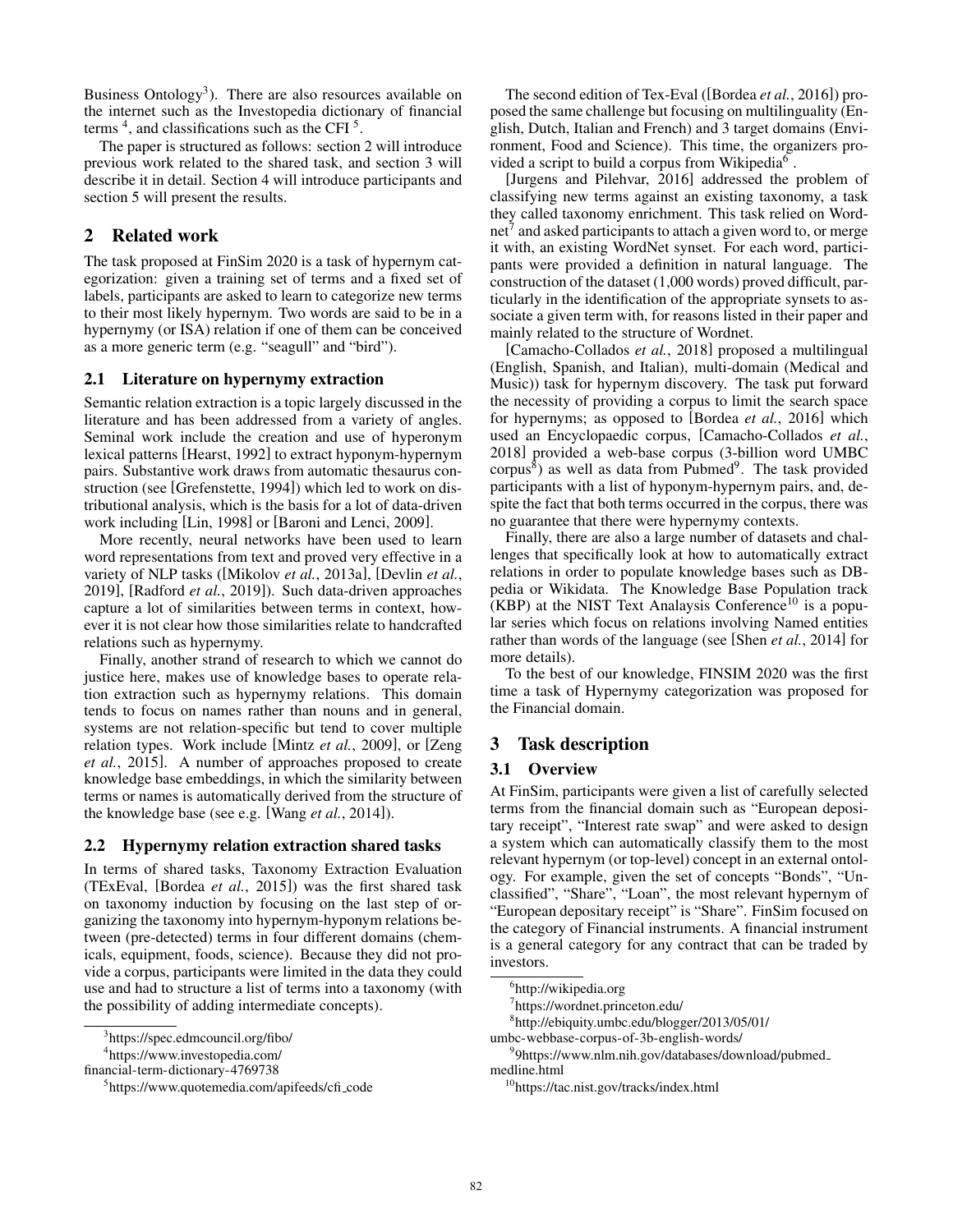#### 3.2 Description of the dataset and labels

We provided participants with (i) a raw corpus from which the participants could extract financial word representations, (ii) an ontology that structures and associate the financial terms with their labels from a carefully designed tagset and (iii) a list of term category pairs that instantiate the ontology concepts.

## 3.3 The Prospectus corpus

We provided a set of financial prospectuses in English to be used for training embeddings for this task  $11$ . Financial prospectuses provide key information for investors and detail investment rules linked to particular financial instruments. The files had been downloaded from various websites and it was forbidden to re-distribute them. The corpus size is estimated to about 10 million tokens. More precisely, the corpus is made of 156 prospectuses in PDF format. Their individual size varies between a dozen pages to several hundreds.

## 3.4 The FIBO ontology

FIBO is an interesting and pioneering effort (still in progress) to formalize the semantics of the financial domain using a large number of ontologies. More detail can be found on their website<sup>[12](#page-2-1)</sup>. Participants were encouraged to use this resource (as well as others) in designing their system and this is why we provided a number of scripts to facilitate its processing.

We also provided a mapping from each of the categories used in FinSim to a concept in the FIBO ontology (in the file *data/outputs/fibo mapping.json*). In creating this mapping, we chose to map FinSim labels to the most relevant concepts rather than to "instruments" concepts from the instruments ontology. Indeed some instruments, like *Swaps*, have an ontology of their own. Finally, it is worth noting that there is a development version of FIBO which may contain useful content yet not finally released or validated for production.

## 3.5 The FinSim dataset

#### Tagset

The first stage for building the dataset involved building the tagset. FinSim focuses on 8 categories of financial instruments (Bonds, Forwards, Funds, Future, MMIs, Option, Stocks, Swap).

These labels refer to the most important and most frequently used types of financial instruments (except for cash deposits). As previously noted, there are multiple classifications available for financial instruments, such as CFI codes. Many organizations design their own classifications or adjust existing ones according to their needs. Categorisation of financial instruments can be approached from two angles:

- a featured-based approach will classify instruments according to their properties (such as whether it contains a maturity condition)
- a kind-based approach will classify them according to their prototypical kind in a list of available kinds (even if they share properties with other kinds of instruments).

<span id="page-2-0"></span>

<span id="page-2-1"></span><sup>12</sup><https://spec.edmcouncil.org/fibo/>

<span id="page-2-2"></span>

Figure 1: FinSim Asset tree

#### Termset

The next stage involved selecting appropriate terms of financial instruments and categorizing them. We iteratively and manually built up the lexicon by looking up keywords on the internet and in the prospectus corpus.

Because we wanted to test models' capacity to generalize from unseen data, we included a set of terms not present in the Prospectus corpus, however the majority of terms had at least one mention. We also selected different types of linguistic expressions. For example, funds are often designated:

- elliptically by naming them by their type, e.g. *SICAV*, *Unit trust*,
- via an acronym, which are known to be very ambiguous forms ,e.g. *AIF*,
- by their role, e.g. *feeder* or *master*
- by selecting larger noun groups including the hypernym, e.g. *hedge fund*, *closed end fund*
- the term itself *fund* or a compound variant, e.g. *subfund*

The dataset was built by two annotators and all were reviewed by a second annotator, expert in the finance domain, who built the asset tree depicted in Figure [1](#page-2-2) .

As in [\[Camacho-Collados](#page-5-13) *et al.*, 2018] the train and the test sets were of equal size (see Table [1\)](#page-3-1). Careful attention was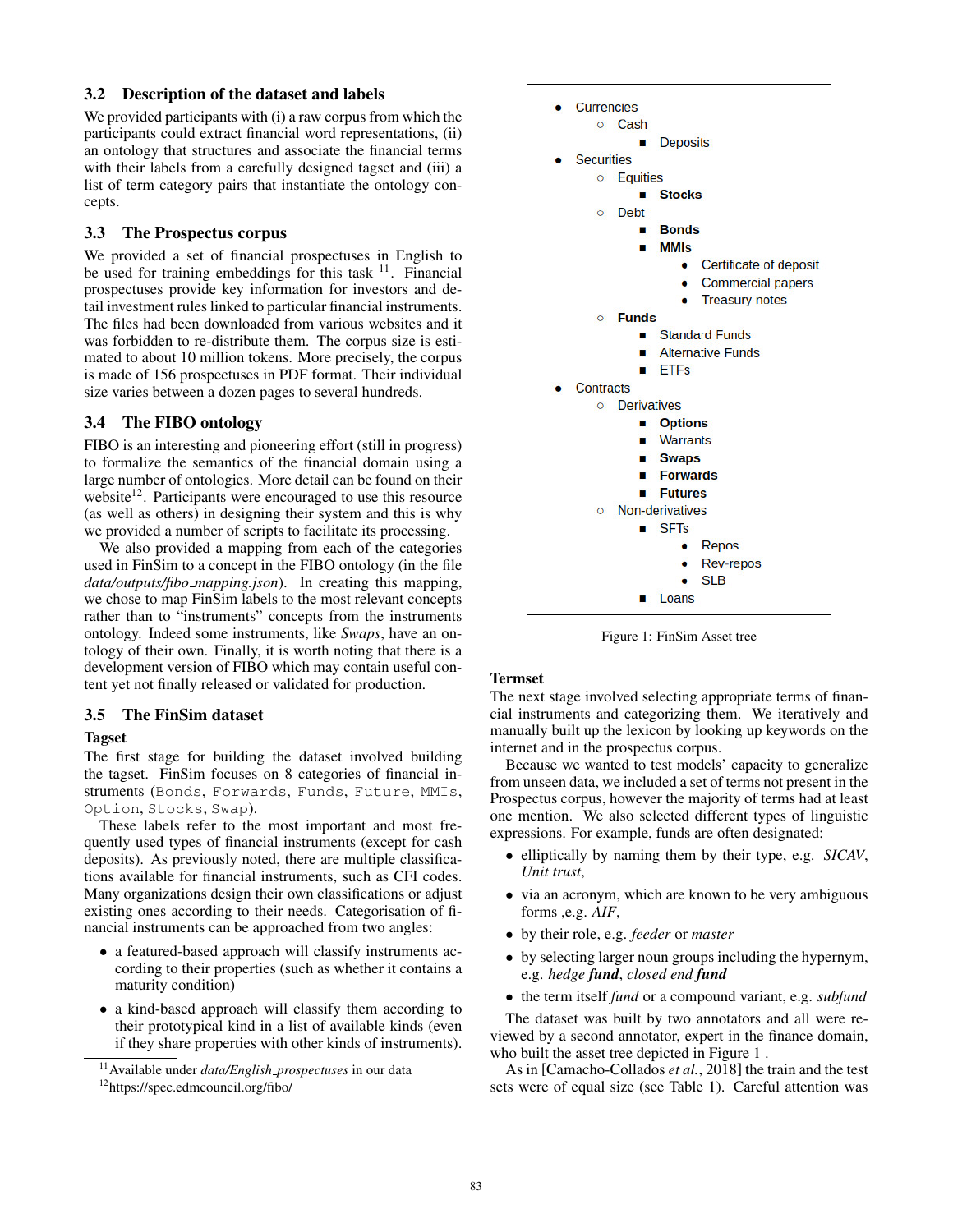<span id="page-3-1"></span>

| Corpus          | train | test      |
|-----------------|-------|-----------|
| Number of terms | 100   | <b>QQ</b> |

Table 1: Dataset of terms for FinSim 2020

taken to use the same class distribution between train and test datasets. The format of the data was a JSON file containing the terms and their associated hypernym, as {*"label": "Option", "term": "Over-the-counter option"*}.

## <span id="page-3-3"></span>3.6 Metrics

As metrics we used Average Accuracy and Mean Rank. For each term  $x_i$  with a label  $y_i$  from the n samples in the test set, the expected prediction is a top 3 list of labels ranked from most to least likely to be equal to the ground truth by the predictive system  $\hat{y}_i^l$ . We note by  $rank_i$  the rank of the correct label in the top-3 prediction list, if the ground truth does not appear in the top-3 then  $rank_i$  is equal to 4.

Given those notation the accuracy can be expressed as:

$$
Accuracy = \frac{1}{n} * \sum_{i=1}^{n} I(y_i = \hat{y}_i^l[0])
$$

And the Mean Rank as:

$$
Mean\_Rank = \frac{1}{n} * \sum_{i=1}^{n} rank_i
$$

A lower value of the Mean Rank is better. This metric is useful because it does not treat all the errors the same way, if the correct label is ranked fourth in the prediction list then its evaluation is penalized more heavily than if it is ranked second. Mean Rank was used by [\[Camacho-Collados](#page-5-13) *et al.*, [2018\]](#page-5-13) in their shared task.

#### 3.7 Baselines

Two baselines were provided to help participants design their systems.

The first baseline used pretrained embeddings to compute a representation for the labels and computed the distance between this vector and the vector of each candidate term.

The second baseline split the term into words and using their pretrained embedddings, learnt a Logistic Regression model in a supervised manner from the trainset.

## <span id="page-3-0"></span>4 Participants and systems

<span id="page-3-2"></span>

| Team            | <b>Affiliation</b>             |
|-----------------|--------------------------------|
| <b>IITK</b>     | IITK, India                    |
| Anuj            | Publicis Sapient, USA          |
| ProsperaMnet    | University of Szeged - Hungary |
| <b>FINSIM20</b> | IIIT & VIT, India              |
| Ferryman        | Complex lab, UESTC             |
| AIAI            | Rakuten                        |

Table 2: List of the 6 participating teams in the FinSim Shared Task.

A total of 6 teams who participated from which 4 submitted a paper to describe their method. The shared task brought together private and public research institutions including Publicis Sapient, IITK, IIIT, VIT and University of Szeged (see Table [2](#page-3-2) for more details).

Participating teams explored and implemented a wide variety of techniques and features. In this section, we give a short summary of the methods proposed by each participating team (for further details, all papers are published in the proceedings of the FinNLP 2020 Workshop).

IITK This team's system is based on a comparison between context-independent word embeddings in the form of Word2vec word vectors [\[Mikolov](#page-5-15) *et al.*, 2013b] that were trained on financial prospectuses and context-dependent word vectors using BERT [\[Devlin](#page-5-5) *et al.*, 2019]. Their system is a combination of two prediction strategies. The first strategy is a rule-based approach that is applied to test samples that have exactly one label mentioned in the entity that needs to be classified, in this case the top prediction simply the label that was mentioned. The second strategy is based on a Naive Bayes classifier applied to word embeddings. Their system achieved the overall rank 1 in the shared task when based on 100 dimension Word2vec vectors, over-performing larger dimension Word2vec vectors and BERT embeddings.

Anuj This team took advantage of an external data source (*Investopedia*) in order to supplement the terms with their indomain definition. Their ML system is based on hand-crafted features and bi-gram TF-IDF features followed by a linear SVM model. This system scored 1st on the accuracy metric and second on the overall ranking of the shared task.

ProsperaMnet This team builds their system on sparse word embeddings and an algorithm proposed in [\[Balogh](#page-4-1) *et al.*[, 2020\]](#page-4-1) that tries to quantify the extent to which a specific dimension of the sparse word vector relates to certain common sense properties of concepts. They compare their approach to a dense-vector baseline and show that their approach works better than the baseline, especially when used with the best regularization hyper-parameter. This System scored second on the Average Rank metric and 3rd in the overall ranking.

FINSIM20 This team compared different types of algorithms under multiple configuration in order to solve the task. They first used either generic Glove word embeddings [\[Pen](#page-5-16)[nington](#page-5-16) *et al.*, 2014] or fine-tuned on financial prospectuses along with a cosine similarity metric in order to rank the labels that best fit an entity. They also run experiments using a KNN approach either based on the original training set or an extended version of the data-set that they generated using Hearst Patterns [\[Hearst, 1992\]](#page-5-0). They also explored graphbased methods where they built a graph in which each entity is a node and then leveraged the relations between nodes to detect hypernymy-hyponymy. Their best approach is based on Universal Sentence Encoder [Cer *et al.*[, 2018\]](#page-5-17) and cosine similarity, this approach scored third place overall on the shared task.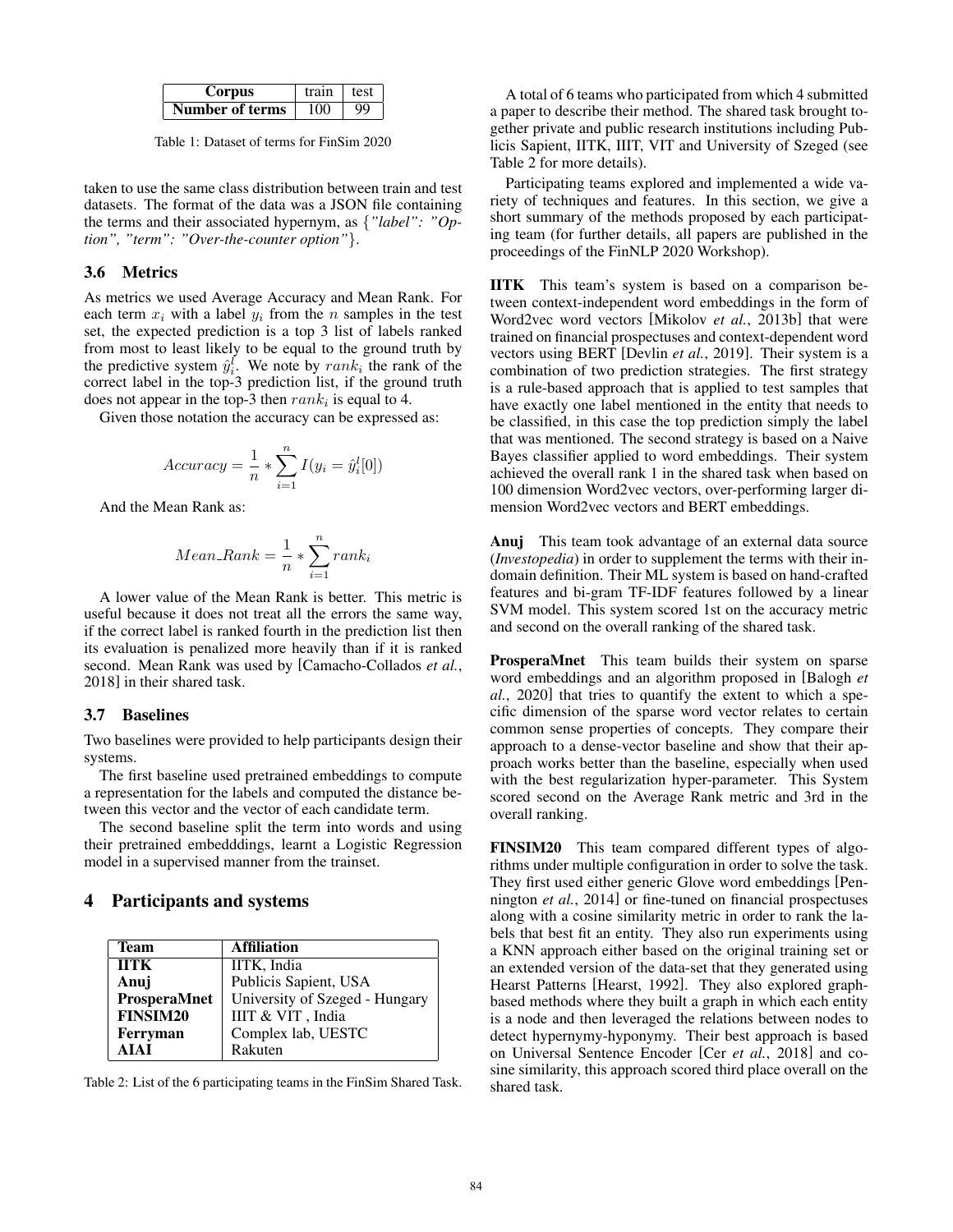# <span id="page-4-0"></span>5 Results and discussion

#### 5.1 Results

We ranked submissions using the metrics defined in [3.6](#page-3-3) and we provided an overall ranking by combining them. IITK came first as it obtained he best performance according to both metrics. ProsperaMnet and Anuj were second depending on the metric. This variation is explained by the fact that the Anuj system was a single class model and only provided a single category as answer (as opposed to a ranked list of labels).

| Rank | <b>Team</b>  |
|------|--------------|
|      | <b>IITK</b>  |
| 2    | Anuj         |
|      | ProsperaMnet |
|      | FINSIM20     |
|      | Ferryman     |
|      | <b>AIAI</b>  |

Table 3: Overall results

| <b>Team</b>  | <b>Mean rank</b>   |
|--------------|--------------------|
| <b>IITK</b>  | 1.21               |
| ProsperaMnet | 1.34               |
| Anuj         | 1.42               |
| FINSIM20     | 1.43               |
| Ferryman     | $\overline{1}$ .59 |
| <b>AIAT</b>  | 194                |

Table 4: Mean-Rank Ranking

| <b>Team</b>  | Accuracy |
|--------------|----------|
| <b>IITK</b>  | 0.858    |
| Anui         | 0.858    |
| FINSIM20     | 0.787    |
| ProsperaMnet | 0.777    |
| Ferryman     | 0.757    |
| AIAI         | 0.545    |

Table 5: Accuracy Ranking

#### 5.2 Discussion

Most teams used some type of unsupervised word embeddings, either being context-independent like Word2vec [\[Mikolov](#page-5-4) *et al.*, 2013a] or Glove [\[Pennington](#page-5-16) *et al.*, 2014] or context-dependent like BERT [\[Devlin](#page-5-5) *et al.*, 2019] or Universal Sentence Encoder [Cer *et al.*[, 2018\]](#page-5-17) while one team built their system on TF-IDF of bi-gram words. The word embeddings are generally averaged and used as is for the subsequent steps in the predictive system.

Given the small size of the training data, some teams tried to extend the dataset either by using an external source of term definitions or by automatically extracting hypernym examples using Hearst Patterns [\[Hearst, 1992\]](#page-5-0).

| <b>Baseline</b> | Mean rank | Accuracy |
|-----------------|-----------|----------|
| Baseline 2      | 1.838     | 0.606    |
| Baseline 1      | 2.111     | 0,505    |

Table 6: Baseline Performance

The most common unsupervised approach for this classification was using the cosine similarity between the term representation and the label representation in the embedding space, the labels are then ranked by decreasing order of similarity. Since the training sample is small, most teams based their approach on a model that learns linear boundaries between the target classes like a linear SVM or a logistic regression.

## 6 Conclusions and perspectives

This paper introduced FinSim, the first shared task in Hypernymy categorization to focus on the financial domain. This task attracted 6 teams across the world, although 20 teams initially expressed their interest. The challenge posed by FinSim is how to appropriately make use of corpus-derived representations, such as word embeddings, with existing manually designed taxonomies. In order to do that, it drew from previous similar shared tasks and proposed a train set of terms along with their categories, from a tagset of financial instruments.

The task was addressed by a variety of approaches, both supervised and unsupervised, and attempting to make use of external resources such as Investopedia or FIBO, and pretrained embeddings such as Glove or BERT, or using more traditional ngram counts as features for their models.

The best team reached 0.858 accuracy, which largely beats the baselines (0.5 and 0.6), which means that, despite the small size of the corpus, the effort put in modeling paid off.

The FinSim shared task made it easy for participants to access data by providing scripts for data processing and baseline models as guidance.

This task focused on financial instruments. Obviously one way this task could be extended, would be by selecting a larger number of financial instruments. One of the pieces of feedback from participants was that the size of the corpus was small, and powerful methods did not work. Another direction for future work is to look at different semantic categories, as provided in FIBO, e.g. types of business entities, types of rates and indicators. Another perspective would be to change the type of task and turn it into a Named Entity Recognition task, but that would involve a substantial dataset creation. Finally it is also envisaged to extend the task to other languages such as French or German.

## Acknowledgments

This work was fully supported by Fortia Financial Solutions.

#### References

<span id="page-4-1"></span>[Balogh et al., 2020] Vanda Balogh, Gábor Berend, Dimitrios I. Diochnos, and György Turán. Understanding the semantic content of sparse word embeddings using a commonsense knowledge base. In *The Thirty-Fourth AAAI Conference on Artificial Intelligence, AAAI 2020,*